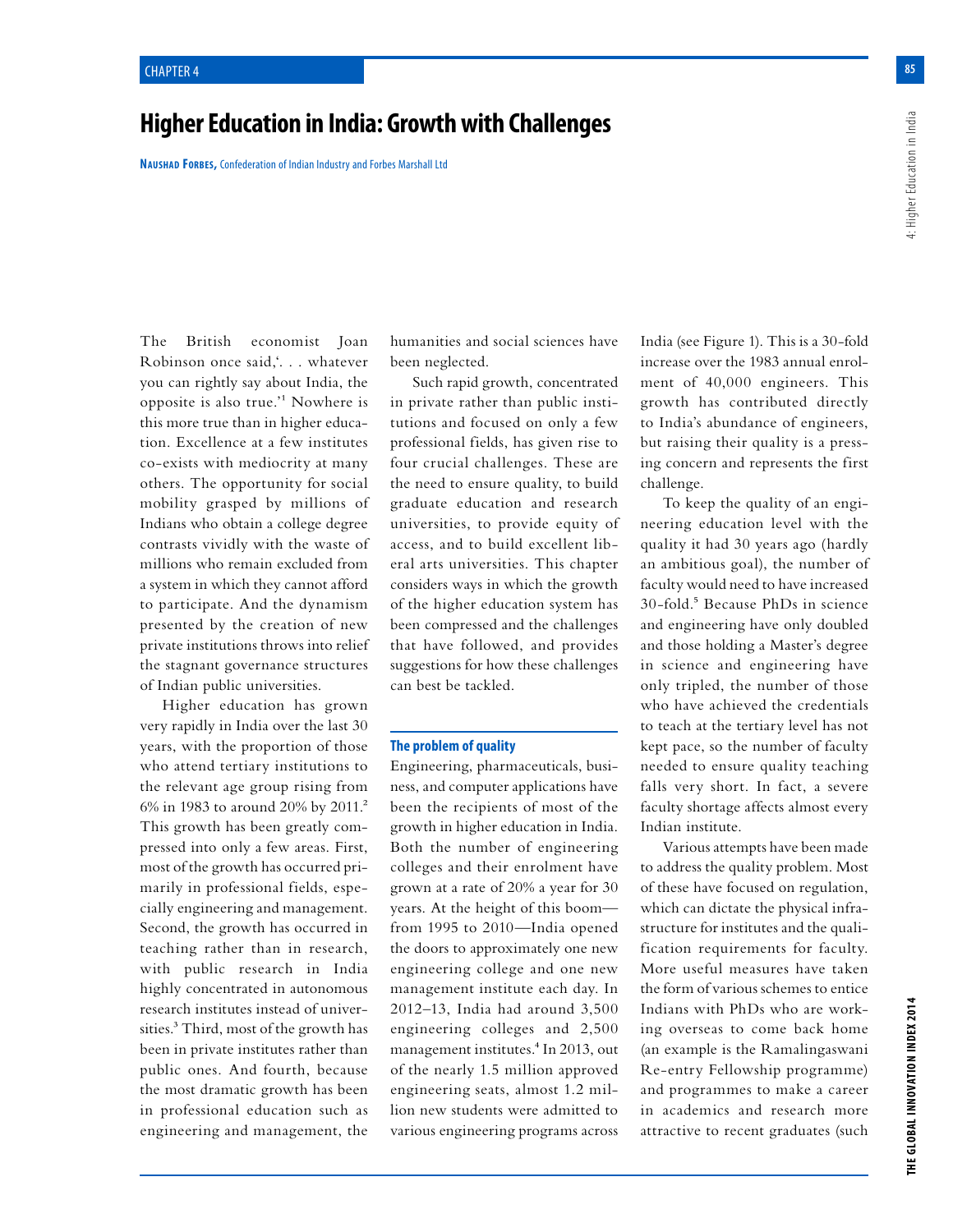

# **Figure 1: Percent total undergraduate engineering student intake by state groups, 2003 and 2013**

Source: Personal communication, Dr S. S. Mantha, Chairman, AICTE, 7 February 2014.

Note: 'Early-mover states' are those that expanded college enrolment early (these encompass 30% of the population); 'Caught-up states' are those that expanded college enrolment later, but have now caught up (these encompas population); and 'low-enrolment states' are those where college enrolment is still disproportionately low (these encompass 51% of the population).

as the J.C. Bose National Fellowship programme).6 Such programmes will have some impact, but it will be felt mainly at the top end of the institutional scale. Well over half the faculty at the great bulk of institutes in India are 'temporary' faculty who do not have to meet the requirements, and who have to date displayed little interest in graduate programmes or research. It seems that trying to regulate quality into institutes has largely failed. Instead, a combination of market and institutional mechanisms has much greater potential for providing an effective boost to quality in education.

For many years, when demand for professional course seats exceeded supply, tertiary institutions had little incentive to improve the quality of their faculty or their facilities. The supply of places at institutes of higher learning has now exceeded demand in India for the last five years in the southern states of the country,<sup>7</sup> and institutes are finally being forced to compete with each other to attract enough students. Simply relying on the market to weed out those institutes that cannot perform at an improved level and thus provide a higher-quality education, therefore, will address much of the problem. The state can also play a useful role in ensuring that this happens, however, first by ignoring the cry of incumbent colleges to limit the number of new seats and new institutes. Second, introducing a strong compulsory accreditation and assessment programme that publishes college quality indicators would go a long way towards harnessing this market solution. And third, one could emulate the state university system prevalent in the United States of America (USA) in the second half of the 20th century, where a few excellent (and relatively inexpensive) state universities provided an excellent 'quality control' pool for more expensive private universities that must either be better in some way than their public counterparts or admit less-qualified students.

What evidence is there that relying on the market to improve matters in higher education will work? As noted above, some improvement in the five states where supply exceeds demand is already in evidence. Moreover, consider the geographical concentration of India's higher education system. In 2003, the five southern states accounted for twothirds of seats and less than one-third of the population.8 This mismatch was entirely a supply-and-demand

**86**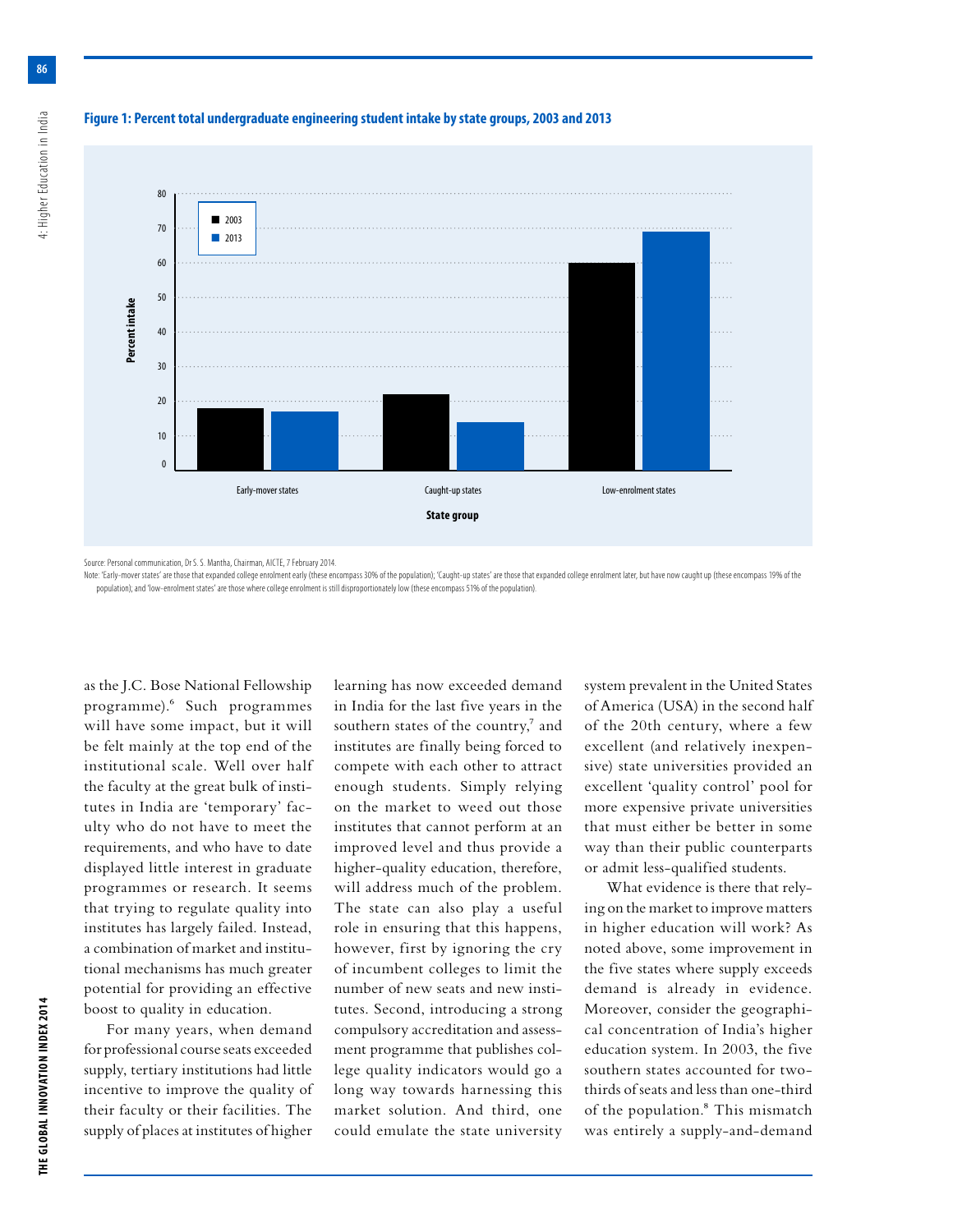**87**

# **Table 1: Undergraduate engineering student intake by states**

| <b>State categories</b>                                                   | <b>Annual student</b><br>intake (2003) | Percent<br>of total | <b>Annual student</b><br>intake (2013) | Percent of total | Population (2011) | Percent<br>of total |
|---------------------------------------------------------------------------|----------------------------------------|---------------------|----------------------------------------|------------------|-------------------|---------------------|
| States that moved early in expanding college                              |                                        |                     |                                        |                  |                   |                     |
| enrolment (Tamil Nadu, Andhra Pradesh,<br>Maharashtra, Karnataka, Kerela) | 248,700                                | 69                  | 695.871                                | 60               | 363,603,498       | 30                  |
| States that moved later but have caught up                                |                                        |                     |                                        |                  |                   |                     |
| (Madhya Pradesh, Gujarat, Orissa, Haryana, Punjab)                        | 50.294                                 | 14                  | 260.215                                | 22               | 228.135.519       | 19                  |
| States where college enrolment is still                                   |                                        |                     |                                        |                  |                   |                     |
| disproportionately low (Uttar Pradesh, West Bengal,                       |                                        |                     |                                        |                  |                   |                     |
| Rajasthan, Bihar, others)                                                 | 62,302                                 | 17                  | 210,381                                | 18               | 618.830.556       | 51                  |
| <b>Total</b>                                                              | 361,296                                | 100                 | 11,66,467                              | 100              | 1,210,569,573     | 100                 |

Source: Personal communication, Dr S. S. Mantha, Chairman, AICTE, 7 February 2014.

issue. The five southern states had been the first to permit private engineering colleges, and student demand followed. Recent work by Chandrashekhar and Sharma shows how, over the last 10 years, 5 million students migrated from states such as Bihar, Uttar Pradesh, West Bengal, and Rajasthan to prosperous states such as Karnataka, Maharashtra, and Delhi in search of an education.<sup>9</sup> That migration prompted other states to join in the private education boom to meet the demand of their own students. By 2013, many other states—such as Madhya Pradesh, Gujarat, and Punjab—had caught up, and their share of engineering students now reflects their share in the population (see Table 1).

# **The need to build graduate education and research universities10**

The concentration by field has combined with a focus on teaching programmes. Graduate technical education has stagnated relative to undergraduate education. There are some signs of life now, with the better private engineering colleges starting Master's degree programmes and the Indian Institutes of Technology (IITs) growing their PhD programmes in a big way. But India will need 10 years of increased output to address the faculty shortages just at the top technical institutes, even before beginning to substantively address the shortages that are rife across the country's mainstream technical education system. Even at the very top, a recent article indicates that the 15 IITs have over 2,000 faculty vacancies—equivalent to more than onethird of its total faculty positions.<sup>11</sup>

Thus the second challenge is to raise the quantity and quality of graduate technical education, an issue linked to where public research is done. Although India was also an early investor in public scientific research, this investment went overwhelmingly into autonomous scientific research institutions. The result of doing scientific research in autonomous institutions has been that research has largely bypassed the university system.<sup>12</sup>

A few leading institutes, especially the IITs, are now focusing much more on research than they did in earlier years,<sup>13</sup> but most publicly funded research is still done in autonomous institutes. Although research in the higher education sector has grown (from 1% to 4% of national research and development, or R&D, funds) over the last 20 years, even its current level of 4% compares

poorly with an international norm of 15% to 25% of national R&D spending. Instead India continues to locate over 90% of its public research spending within autonomous institutes. Every other major economy concentrates public research within the university system.

Doing public research within the university system is a longestablished international principle.14 High-quality graduate education requires research, and combining research and teaching will benefit both. World-class graduate education requires teachers who do research. And the benefits to be had by combining research and teaching do not flow only one way, to teaching. Research too benefits, which is particularly important for India's innovation system.

The successful experience of the Republic of Korea and Taiwan, Province of China, for example, indicates that the flow of innovation runs sequentially from industrial development to industrial in-house R&D and then to public scientific research. An industrial sector competing with the best firms in the world in increasingly sophisticated industrial sectors is a requirement for sustaining investment in in-house R&D, and strong in-house R&D is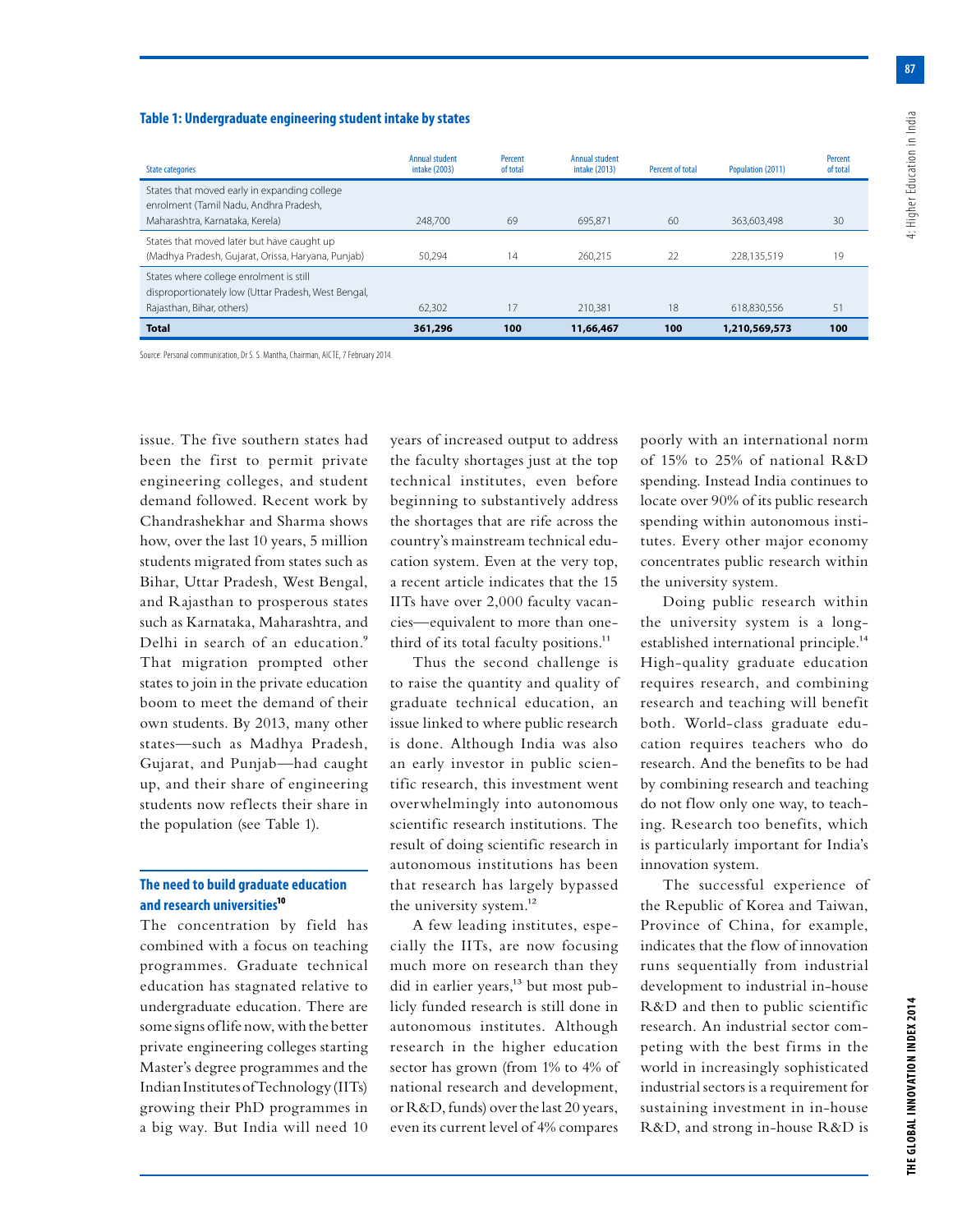a requirement for sustaining investment in public scientific research of value to industry. It is only since 1991 that Indian industry has increasingly had to compete with the world's leading firms. This competition in turn has driven greater investment in in-house R&D by specific Indian firms and industries such as pharmaceuticals. The more advanced technological sectors in Indian industry are only now capable of utilizing, and therefore sustaining, public investment in scientific research. By combining this research with teaching, the Indian economy will get the primary benefit of doing research: availability of trained researchers.

The issue of the isolation of Indian public research has simply received no public attention and is not on the reform agenda. Indeed, at a minimum India should grandfather the problem and allocate increases in public research spending to the higher education sector. Instead, the problem is perpetuated. In the government's 11th Plan (2007–2012),<sup>15</sup> 14 new autonomous public research institutes were initiated; in the current 12th Plan (2012–2017), doors are opening on another seven public research institutes.16 Opening new autonomous research institutes outside of the higher education system remains the number one long-term problem with the Indian higher education system. It is foolish to remain oblivious to something where contrary international evidence is so overwhelming, so well founded, and so well known.

# **Providing equity of access**

The rapid growth of the Indian education system has overwhelmingly taken place in the private sector, leading to concern about equity and access. Engineering enrolment rose from 15% in private institutes in 1960 to over  $90\%$  by  $2006-07.^{17}$  Growth in public-sector higher education over the last 30 years has been small, with some renewed investment only in the last eight years.<sup>18</sup>

Obtaining clear data on just what proportion of spending on higher education is put towards public education and what is put towards private education is not easy in India. The official numbers indicate that India spends around 0.5% of GDP on higher education.<sup>19</sup> Myvery rough—estimate indicates that private spending on higher education is about 2% of GDP.<sup>20</sup> Why does this not show in the official data? Many private engineering and medical colleges charge before the admission what are called 'capitation fees'—they collect a certain amount as a cash donation (sometimes with no receipt) and put this in a trust that is formed to receive the money. The amount charged for the capitation fee varies considerably, based on course and institute desirability. A good private engineering institute in Maharashtra, for example, would charge an official fee set by the state of US\$1,500 per year, but would add a capitation fee of US\$15,000 as an immediate, one time 'donation' to the trust before admission is granted. The fees for attending a medical college would be even more extreme.

Overall, Indian higher education is increasingly private and increasingly expensive, in spite of the growing state regulations regarding what can be charged and who can be admitted. The fact that spending on private education is evident in surveys of consumer spending but not in official education data means that capitation fees, long made illegal, are alive and well. $21$  The conclusion is clear: as Kapur and Mehta put it in the title of their 2004 paper, Indian education has gone from 'half-baked socialism to half-baked capitalism'.<sup>22</sup>

So the fourth challenge is to provide equity of access for all Indians.

Only the very best performing poor (who get into some leading public institutions such as the IITs on merit) have access to high-quality education. They cannot afford the bulk of private education on offer, and they cannot access loans because the fees must be paid unofficially in cash. The result is that student loans cover less than 3% of students; this is in substantial contrast to the situation in the USA, the United Kingdom, and Australia, where more than 50% of students obtain student loans.23 Reforms that free all institutes to charge the fees they wish would allow poor students to obtain loans for their education. The state could then guarantee all student loans, which could be made available through the banking system. These loans could be repaid in an equitable way. One of the most interesting approaches to student loan repayment is the Australian system, where education loans are repaid through a surcharge percent on income tax paid.<sup>24</sup> This has the merit of speeding up repayment for those earning more and reducing or eliminating it for those in lowpaying occupations. Finally, there is no reason for the state to subsidize the tuition of professional courses at the IITs or Indian Institutes of Management (IIMs), where median earnings after graduation comfortably cover the cost of education. The money saved by not subsidizing professional education could be used to fund a loan or grant programme for poor students.

# **Building world-class, full-service research universities**

A focus on professional fields has the corollary of neglect of the social sciences and humanities. India today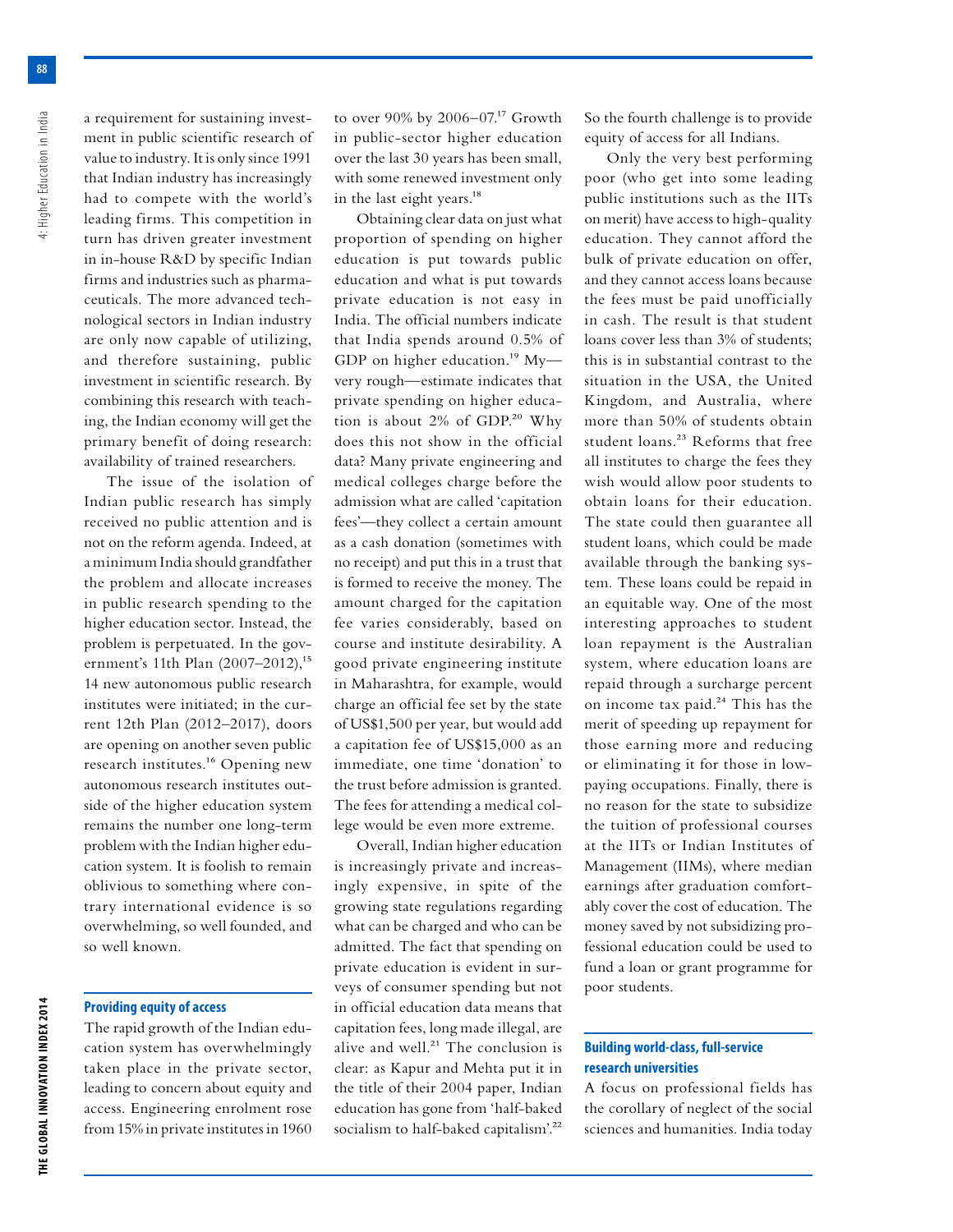**89**

arguably does not have even a single world-class, full-service university.25 The country requires several. The last 10 years have begun to see some private investment in liberal arts colleges and a few endowed universities. Much remains to be done, however, to build full-service universities that provide an excellent education in the humanities and social sciences. The abundance of political and intellectual freedom in India can help the liberal arts to thrive, and the country's education policy should make full use of this advantage.

The most elusive feature of a world-class institute is excellence. Excellence is hard to define—most university presidents who have it say it is 'in the water'. But in whatever way it is defined, excellence is sorely missing in Indian higher education. Only at the Indian Institute of Science (IISc) Bangalore, the country's IITs, and some IIMs can one find excellence in abundance. Creating a culture of excellence in an existing educational institution that is only mediocre is a much harder task than growing new fields in an institution that already has it. Because of this, India's best chance of creating a few world-class, fullservice universities is to grow its IITs and its IISc into full-service universities, where graduate and undergraduate educations are combined and where science, engineering, and the liberal arts and humanities are all of equal merit. Establishing fullservice universities from the IITs and IISCs should be the Indian government's project for the next 20 years.

### **Conclusions**

The relatively small reform of the early 1980s of allowing private colleges in some states triggered a massive expansion of professional education, almost all privately provided. We should not underestimate just how impressive this expansion has been, but the quality problem India now faces is a direct consequence of its emphasis on quantity over quality. The solution is not to limit expansion but rather to improve quality. In typical Indian style, the state manages to simultaneously overplay and underplay its role. The state overregulates private institutes, limiting what can be started, how many students can be admitted, what fees can be charged (although it has been unsuccessful in eliminating the persistent capitation fees), and the curriculum that is taught. At the same time, it underplays the assessment of institute quality, which it should publish; continues to spend money on public research in the wrong place (autonomous institutes); and grossly underinvests in the liberal arts and social sciences. Meanwhile, the public agenda is dominated by debate on extending caste-based reservations in public and private institutions, a move focused nine parts on electioneering and one part on educating.<sup>26</sup>

India has a tremendous opportunity, an opportunity provided by a unique combination of the huge availability of talent in student numbers with an education system that—with all its problems—has demonstrated its ability to respond effectively to market demand, a strong social propensity to invest in education at great personal cost, and an abundance of the political and intellectual freedom in which academic enquiry can thrive. To produce 1.5 million engineers a year, of whatever quality, is no mean achievement. India must now move on four fronts: first, it must build true research universities by moving public research funding from autonomous institutes to the university system. That will grow

graduate programmes, which will simultaneously provide faculty for the education sector and trained researchers for industry. Second, it must use the market more and more to improve quality in the largely private professional education system, with the state ensuring public assessment so parents and students decide which institutes are of adequate quality to survive. Third, it must ensure equity of access on merit by permitting institutes to set their own fees and recover costs in a transparent manner, for which state guaranteed loans are easily available. The state will need to step in to provide adequate support for non-professional fields, but there is no reason to subsidize education in an IIT or IIM or to regulate what an engineering college can charge. And finally, it must focus higher education investment on building a few world-class, full-service universities that will produce the country's intellectuals of the future. India must not squander this opportunity.

#### **Notes**

#### 1 Sen, 2005.

- 2 Minglebox.com, 2013; World Bank Data, available at http://data.worldbank.org/ indicator/SE.TER.ENRR.
- 3 Examples of autonomous labs across the country are the 39 labs within the Council for Scientific and Industrial Research (CSIR) labs.
- 4 Personal communication from Dr S.S. Mantha, Chairman, All India Council for Technical Education (AICTE), 7 February 2014.
- 5 Although subjective and difficult to quantify, a 'poor quality' engineering education means that students who receive such an engineering degree have low employability because of their poor skillset.
- The Ramalingaswami Re-entry Fellowship programme was instituted by the Ministry of Science & Technology's Department of Biotechnology in 2006. See http://dbtindia.nic.in/docs/ Ramalingaswamiadvertisement%2013-14. pdf for details. For information about the J. C. Bose Fellowships, see Government of India, Ministry of Science & Technology, 2005.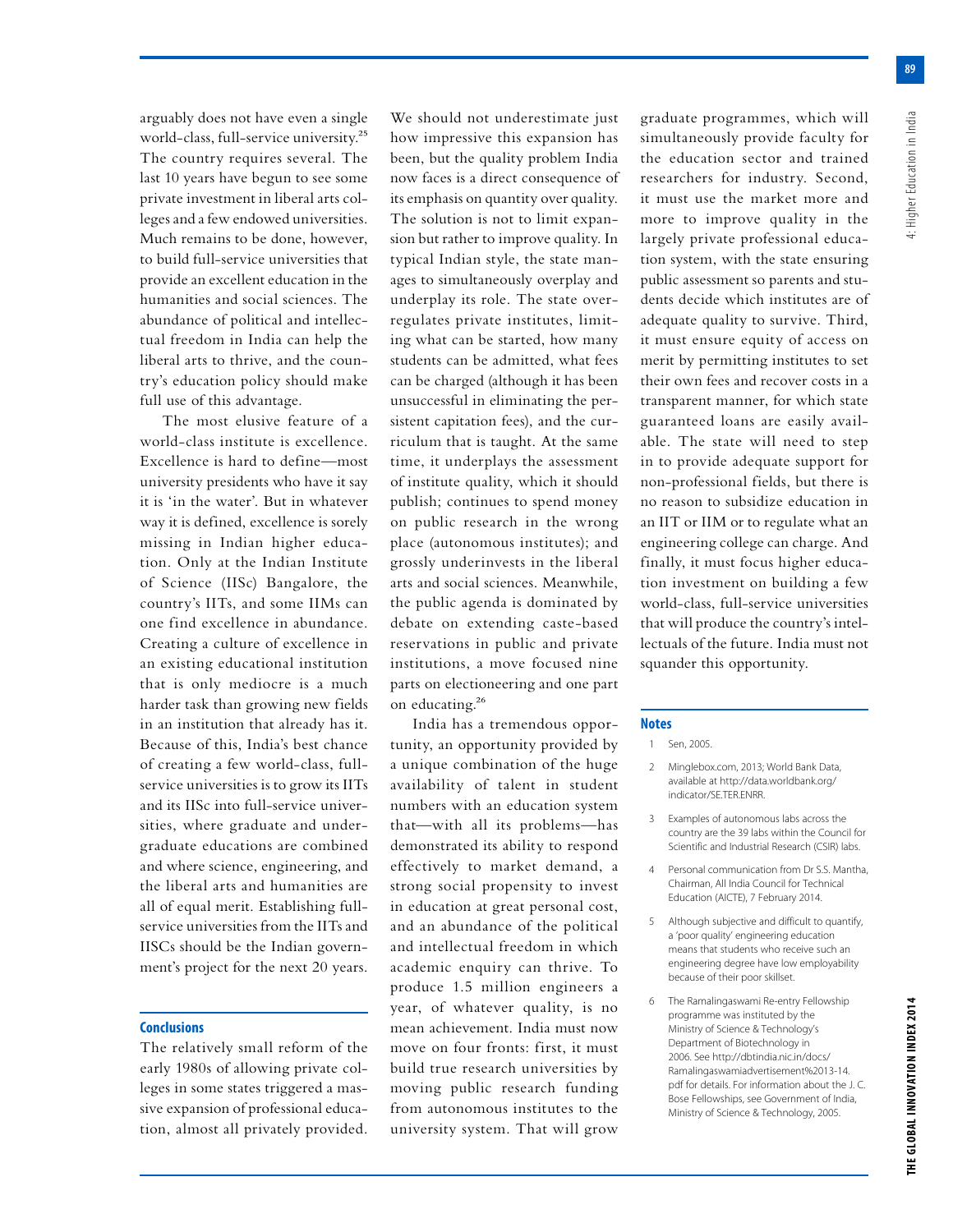- 7 The southern states where places have exceeded demand are Tamil Nadu, Karnataka, Andhra Pradesh, Maharashtra, and Kerala, which together accounted for two-thirds of all engineering seats until a decade ago.
- 8 Forbes, 2003.
- 9 Chandrashekhar and Sharma, 2014.
- 10 Much of the material in this section is taken from Forbes, 2013.
- 11 Srivastava, 2013.
- 12 Forbes, 2013, p. 261.
- 13 Ramya, 2013.
- 14 See in particular the work of Nathan Rosenberg and Richard Nelson, and especially Rosenberg and Nelson, 1994; Nelson, 1993; Pavitt, 1998; Mowrey, 1998; and OECD, 1998.
- 15 Government of India, Planning Commission, 2007.
- 16 Government of India, Planning Commission, 2013a.
- 17 Cheney et al. 2005, p. 17; Ernst & Young, 2011, p. 19.
- 18 The government has set up 8 new Indian Institutes of Technology, 7 new Indian Institutes of Management, and 74 new state universities in the last eight years (Government of India, Ministry of Human Resource Development, 2011a, b; UCG, 2012).
- 19 UGC, 2008.
- 20 My estimate combines the work of Agarwal (2006) with University Grants Commission data for public spending (University Grants Commission, 2008) and some investigating with National Sample Surveys (Government of India, Ministry of Statistics and Programme Implementation, no date) of consumer spending.
- 21 *The Times of India,* 2013.
- 22 Kapur and Mehta, 2004; see also Kapur and Mehta, 2007.
- 23 Agarwal, 2006.
- 24 In India, cess is collected by the government as a percent of all taxes (income tax, service tax, excise duty tax, etc.). This money is then used directly to subsidize the tuition fees of professional courses of governmentsponsored academic institutions, some of which—such as the IITs and IIMs—have excellent reputations. Students who graduate from these high-status institutions generally get well-salaried jobs and ideally can repay the cost of their education. These students usually do not need the cess to cover their education cost, unlike students from lowerrank institutions, which are not funded through cess.
- 25 At a presentation on our higher education system that I made at the Planning Commission some years ago, I repeated this assertion. After much heated discussion a few held that we perhaps had one, in JNU (Jawaharlal Nehru University, in Delhi). For a country of our size to have arguably one world-class liberal arts institution surely proves the point!
- 26 Sharma, 2014.

#### **References**

Agarwal, P. 2006. 'Higher Education in India: The Need for Change'. *ICRIER Working Paper* No. 180, June. Delhi: Indian Council for Research on International Economic Relations.

AICTE (All India Council for Technical Education). No date. Unapproved Institutions. Available at http://www.aicte-india.org/.

Chandrashekhar, S. and A. Sharma. 2014. 'Internal Migration for Education and Employment among Youth in India'. WP-2014-004. Mumbai: Indira Gandhi Institute of Development Research. Available at http:// www.igidr.ac.in/pdf/publication/WP-2014- 004.pdf.

Cheney, G. R., with B. B. Ruzzi and K. Muralidharan. 2005. *India Education Report.* NCEE (National Center on Education and the Economy). Available at http://www.ncee. org/wp-content/uploads/2013/10/India-Education-Report.pdf.

Mowery, D. C. 1998. 'The Changing Structure of the US National Innovation System: Implications for International Conflict and Cooperation in R&D Policy'. *Research Policy* 27 (6): 639–54.

Ernst & Young. 2011. *Private Sector Participation in Indian Higher Education: FICCI Higher Education Summit 2011.* India: Ernst & Young. Available at http://www.ey.com/Publication/ vwLUAssets/Private\_sector\_participation\_ in\_Indian\_higher\_education/\$FILE/Private\_ sector\_participation\_in\_Indian\_higher\_ education.pdf.

Government of India, Ministry of Human Resource Development. 2011a. 'Indian Institutes of Development'. Available at http://mhrd.gov. in/itt\_higher\_english.

———. 2011b. 'Indian Institutes of Management'. Available at http://mhrd.gov.in/iim\_hindi.

Government of India, Ministry of Science & Technology. 2005. Press Release, August 5. Available at http://dst.gov.in/whats\_new/ press\_releases05/two-prestigious.htm.

Government of India, Ministry of Statistics and Programme Implementation. No date. NSS Survey Reports. Available at http:// mospi.nic.in/Mospi\_New/site/inner. aspx?status=3&menu\_id=31.

Government of India, Planning Commission. 2007. *Eleventh Five Year Plan (2007–2012).* Available at http://planningcommission.nic.in/plans/ planrel/11thf.htm.

- ———. 2013a. 'Higher Education'. *Twelfth Five Year Plan (2012–2017),* Volume 3, 89–90. New Delhi: Sage Publications. Available at http://planningcommission.gov.in/plans/ planrel/12thplan/welcome.html.
- ———. 2013b. 'Science and Technology'. *Twelfth Five Year Plan (2012–2017): Economic Sectors.* Volume 1, Chapter 8. Available at http://planningcommission.gov.in/plans/ planrel/12thplan/welcome.html.
- Forbes, N. 2003.'Higher Education & Scientific Research for Industry: Reflections on Priorities for India'. Paper prepared for conference on India's Economic Reforms – Centre for Research on Economic Development & Policy Reform, 5-7 June, Stanford University, Stanford California, USA.
- -. 2013. 'India's Higher Education Opportunity'. In *Economic Reform in India: Challenges, Prospects, and Lessons,* eds. N. C. Hope, A. Kochar, R. Noll, and T. N. Srinivasan. New York: Cambridge University Press. 260–72.
- Kapur, D., and P. B. Mehta. 2004. 'Indian Higher Education Reform: From Half-Baked Socialism to Half-Baked Capitalism.' *CID Working Paper* No. 108. Cambridge, MA: Center for International Development at Harvard University.
- . 2007. 'Mortgaging the Future? Indian Higher Education'. Brookings-NCAER India Policy Forum 2007–08, Volume 4: 101–57. Available at http://media.sas.upenn.edu/casi/docs/ about/IPF\_Final\_dft.pdf.
- Minglebox.com. 2013. 'Gross Enrollment Ratio in India Touches 2%'. *Minglebox, Education News,* 25 January. Available at http:// www.minglebox.com/article/news/grossenrollment-ratio-in-india-touches-20-percent.
- Mowery, D. C. 1998. The Changing Structure of the US National Innovation System: Implications for International Conflict and Cooperation in R&D Policy'. *Research Policy* 27 (6): 639–54.
- Nelson, R. R. 1993. 'Innovation Systems: A Comparative Analysis'. University of Illinois at Urbana-Champaign's Academy for Entrepreneurial Leadership Historical Research Reference in Entrepreneurship. Available at SSRN: http://ssrn.com/ abstract=1496195.
- NSF (National Science Foundation). 1993. *Human Resources for Science & Technology: The Asian Region.* Washington, DC: NSF.
- OECD (Organisation for Economic Co-operation and Development). 1998. 'Introduction: New Rationale and Approaches in Technology and Innovation Policy'. Innovation in Science, Technology and Industry. OECD Directorate for Science, Technology and Industry. Available at http://www.oecd.org/sti/inno/ introductionnewrationaleandapproachesin technologyandinnovationpolicy.htm.
- Ramya, M. 2013. 'Research Leads ITT-M to Global Recognition: Efforts to Cement its Position as a Global Research Destination Involve Tie-Ups with Top Varsities Worldwide, Course Innovations'. *The Times of India Chennai,* Times City, 11 February, p. 2.